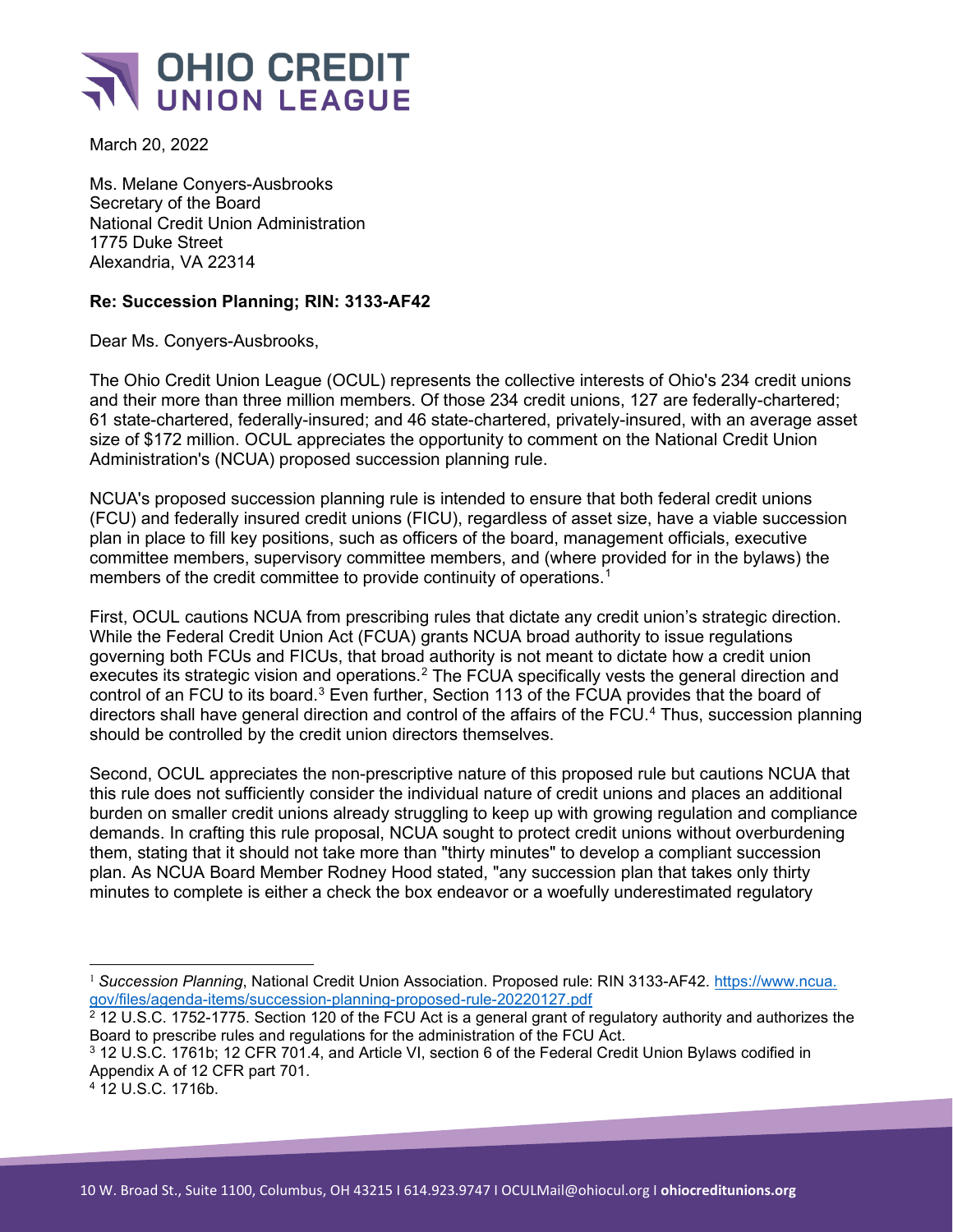

burden."[5](#page-1-0) We are confident that the latter consideration by Board Member Hood is the likely regulatory and supervision outcome of this rule initiative for most smaller credit unions.

Third, while credit union safety and soundness properly remains a quintessential focus for NCUA, the current regulatory realities are in direct contrast to NCUA's intended regulatory environment. OCUL is concerned that prescribing succession planning could ignite a regulatory foray into credit union operational business practices. Specifically, former NCUA Chairman Dennis Dollar noted rulemaking of this nature is a slippery slope toward NCUA regulating the hiring, compensation, and benefits of the credit unions they are responsible for regulating.<sup>[6](#page-1-1)</sup> Hypothetical rulemakings of this nature, on paper, appear to be in line with protecting the safety and soundness of a credit union, but "[these] issues are up to the member-owners to address and know their rights, duties and obligations in a transparent and clear way; it is [the NCUA's] responsibility to supervise these credit unions to keep the system safe and sound, not to micromanage."<sup>[7](#page-1-2)</sup> Credit unions should not be governed, managed, and operated by government rule. With this unnecessary rule in place, seemingly motivated to address one factor in credit union consolidation, what other unnecessary rules will be needed for which additional factors in credit union consolidation?

Lastly, OCUL respectfully requests NCUA to consider the unintended consequences connected to broad rulemaking as the impact will vary from credit union to credit union. The NCUA cites increased consolidation as a driving factor for a rule of this nature.<sup>[8](#page-1-3)</sup> However, as NCUA Board Member Rodney Hood stated in his opposition to this rule, "[this] proposed rule will be counter-productive, and it will produce the exact opposite result of its intended effect. The smallest credit unions are struggling to stay open, so today's rule could actually accelerate mergers, in my view."<sup>[9](#page-1-4)</sup> While credit union consolidation through merger activity is indeed a notable industry trend, NCUA need not impose its judgment on whether such market trends are positive or negative. Specifically, over the same time span that the NCUA notes an increase in mergers and consolidations, credit union membership and total assets continue to rise.<sup>[10](#page-1-5)</sup> Additionally, mergers often allow credit unions to expand consumer reach and upgrade member services. To put a finer point on this, it is inappropriate and unnecessary for NCUA to target one market trend (consolidation) by creating a specific rule for one element of management (succession planning), thereby creating a new compliance burden and supervision lever, in a way that further supplants board of directors' authority with government prescription. Finally, we remind NCUA that it already has extraordinary influence in credit union direction and operations through its powerful and far-reaching supervision role, where safety and soundness, not merger-rate suppression, should be addressed.

<span id="page-1-0"></span><sup>5</sup> NCUA Board Member Rodney E. Hood Statement on Proposed Rule, Part 701, Succession Planning. [https://www.ncua.gov/newsroom/speech/2022/ncua-board-member-rodney-e-hood-statement-proposed-rule](https://www.ncua.gov/newsroom/speech/2022/ncua-board-member-rodney-e-hood-statement-proposed-rule-part-701-succession-planning)[part-701-succession-planning](https://www.ncua.gov/newsroom/speech/2022/ncua-board-member-rodney-e-hood-statement-proposed-rule-part-701-succession-planning)

<span id="page-1-1"></span><sup>6</sup> *Succession Planning Proposal Raises Issue*, Ray Birch. [https://www.cutoday.info/THE-feature/Succession-](https://www.cutoday.info/THE-feature/Succession-Planning-Proposal-Raises-Issue)[Planning-Proposal-Raises-Issue](https://www.cutoday.info/THE-feature/Succession-Planning-Proposal-Raises-Issue)

<span id="page-1-2"></span><sup>7</sup> Supra, note 5.

<span id="page-1-3"></span><sup>8</sup> Supra, note 1.

<span id="page-1-4"></span><sup>9</sup> Supra, note 5

<span id="page-1-5"></span><sup>10</sup> *Membership Growth At Slowest Pace in 6 Years as 2020 Was Nearing End; Forecast for 2021 Offered*, CUToday.info, Feb. 02, 2021. [https://www.cutoday.info/Fresh-Today/Membership-Growth-At-Slowest-Pace-in-6-](https://www.cutoday.info/Fresh-Today/Membership-Growth-At-Slowest-Pace-in-6-Years-as-2020-Was-Nearing-End-Forecast-for-2021-Offered) [Years-as-2020-Was-Nearing-End-Forecast-for-2021-Offered;](https://www.cutoday.info/Fresh-Today/Membership-Growth-At-Slowest-Pace-in-6-Years-as-2020-Was-Nearing-End-Forecast-for-2021-Offered) *U.S. credit unions - statistics & facts*, F. Norrestad, Aug. 26, 2021. [https://www.statista.com/topics/7633/credit-unions-in-the-us/#dossierKeyfigures.](https://www.statista.com/topics/7633/credit-unions-in-the-us/#dossierKeyfigures)